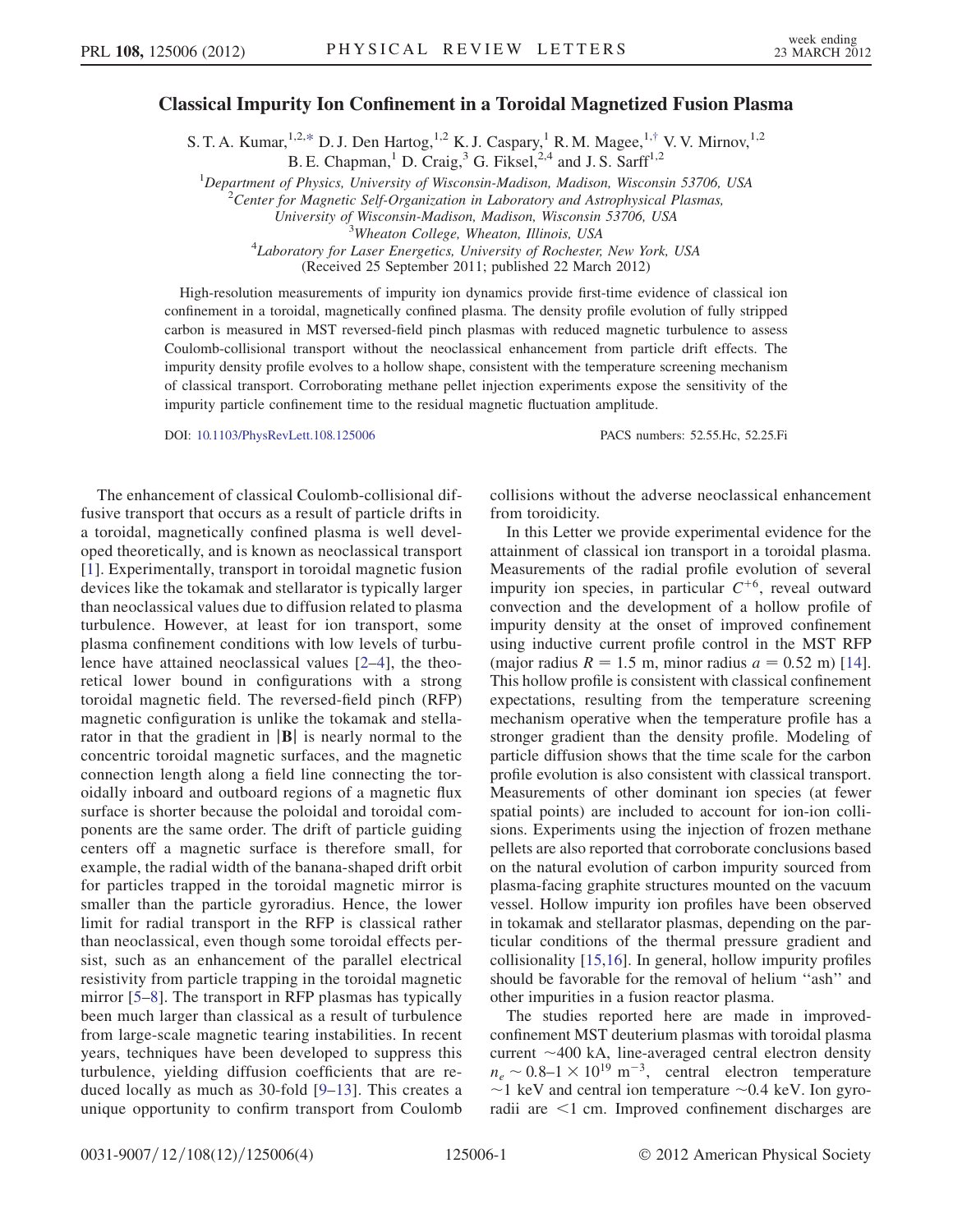obtained using inductive control of tearing instability, a technique called ''pulsed parallel current drive'' (PPCD) [\[9,](#page-3-7)[10\]](#page-3-12). The main characteristics of PPCD discharges are reduced magnetic stochasticity, higher core electron temperature, and improved energy and particle confinement [\[11](#page-3-13)[,12\]](#page-3-14). Transport in a stochastic magnetic field has been the principal confinement challenge for RFP plasmas. The test-particle diffusivity [\[17\]](#page-3-15),  $D_{st} = v_{T_i} D_m$ , is reduced by more than an order of magnitude with PPCD to  $D_{st} \sim$ 0.1 m<sup>2</sup>/s, where  $v_{T_i}$  is the ion thermal velocity and  $D_m \approx 10^{-6}$  m is the estimated stochastic magnetic field diffusivity for the smaller magnetic fluctuations attained [\[18\]](#page-3-16). This value of  $D_{st}$  is below the classical transport level for ions. Time evolution of plasma parameters for a typical PPCD discharge in MST is shown in Figs.  $1(a)-1(d)$ . The increase in soft-x-ray emission is mainly due to the increase in the electron temperature (typically from  $\sim$ 400 eV to  $\sim$ 1.2 keV during 400 kA PPCD).

The density of  $C^{+6}$  is measured using a fast, active charge-exchange-recombination-spectroscopy diagnostic with high spatial ( $\sim$  2 cm) and temporal (up to 10  $\mu$ s) resolution [[19](#page-3-17)[–21\]](#page-3-18). This entails the collection of C VI emission at  $\lambda = 343.4$  nm ( $n = 7$  to  $n = 6$  transition) which is stimulated by charge exchange between  $C^{+6}$ ions and a beam of 50 keV hydrogen atoms injected radially. The local impurity density  $(n<sub>z</sub>)$  is calculated from the charge-exchange emission brightness [[22](#page-3-19)].

The temporal behavior of the  $C^{+6}$  density at three minor radial locations ( $\rho = r/a \sim 0.02$ , 0.55 and 0.76) is plotted



<span id="page-1-0"></span>FIG. 1. (a)–(d) Time evolution of a typical PPCD discharge. (a) Plasma current, (b) line-averaged electron density, (c) mean amplitude of core-resonant magnetic fluctuations  $(\sqrt{\sum_{m,n} \tilde{B}_{\theta_{m,n}}}^2)$ .  $m = 1$ ,  $n = 7-12$  modes), and (d) soft-x-ray emission. The dotted vertical lines indicate the duration of the PPCD improved confinement period. (e) Evolution of  $C^{+6}$  density at three radial locations, and (f) the nearly stationary  $C^{+6}$  radial profile towards the end of PPCD. Data shown in (e) and (f) are averaged over similar discharges. Error bars represent standard deviation of the mean.

in Fig. [1\(e\).](#page-1-0) A slow decay of the fully stripped carbon density in the core ( $\rho \sim 0.02$ ) is apparent during the improved confinement period, following an initial transient increase that reflects residual ionization as the electron temperature rapidly increases. The impurity density in the outer region of the plasma, on the other hand, slowly increases. The profile in the core region ( $0 \le \rho \le 0.6$ ) approaches a stationary hollow shape toward the end of PPCD. The radial profile of  $C^{+6}$  density averaged over  $\sim$ 2 ms toward the end of PPCD is shown in Fig. 1(f) and shows the hollow radial profile.

Our calculations of impurity ionization balance using the Atomic Data and Analysis Structure [\[23\]](#page-3-20) (without transport) show that, in PPCD discharges, due to the high electron temperature, light impurities are mostly fully stripped, and the source (lower charge states) is small in most of the plasma volume. This result is supported by the experimental observation of a slow decay in the core impurity density, even though the core electron temperature increases during PPCD. The slow decay of the impurity density in the core region concurrent with the increase in impurity density in the outer region hence implies an outward convection of impurities. The slow increase of impurity density in the far-outer region ( $\rho \ge 0.7$ ) is, however, attributed partly to the increasing ionization due to increasing electron temperature.

<span id="page-1-1"></span>The classical radial impurity flux  $(\Gamma_c)$  due to Coulomb collisions with the main ions is given by [\[24\]](#page-3-21)

$$
\Gamma_c = \frac{\nu_i \rho_i^2 n_i}{2Z} \left[ \frac{\partial \ln P_i}{\partial r} - \frac{T_c \partial \ln P_c}{T_i Z \partial r} - \frac{3 \partial \ln T_i}{2 \partial r} \right] \tag{1}
$$

for  $m_c \gg m_i$ , where subscripts c & i represent impurity and main ions,  $m$ ,  $P$ ,  $T$ ,  $\rho$ ,  $\nu$  and  $Z$  are, respectively, the ion mass, pressure, temperature, gyroradius, collision frequency and atomic number. The steady-state impurity radial density profile, obtained by setting the radial flux equal to zero, is  $\frac{n_c(r)}{n_c(0)} = \left[\frac{n_i(r)}{n_i(0)}\right]^2 \left[\frac{T_i(r)}{T_i(0)}\right]$  $\frac{T_i(r)}{T_i(0)}$ ]<sup>-Z/2/-1</sup>, where equilibration of temperatures,  $T_c = T_i$ , is assumed. It can be seen that the density and temperature gradients of the main ions act in opposite ways: a negative density gradient leads to core impurity accumulation, while a negative temperature gradient leads to impurity expulsion. This effect is generally called the ''temperature screening,'' where the thermal force due to the ion temperature gradient expels impurities from the plasma core. As the ion density profile is nearly flat in the plasma core, and because there exists a strong ion temperature gradient, classical transport analysis predicts a hollow impurity ion density profile for PPCD discharges. Temperature screening and a hollow impurity profile have been observed in the tokamak in the past [\[15\]](#page-3-10). This, however, requires both the main and impurity ions to be in the long-mean free path regime. A tokamak plasma with parameters similar to those in MST would have collisionality in the ''plateau'' regime of neoclassical transport, and the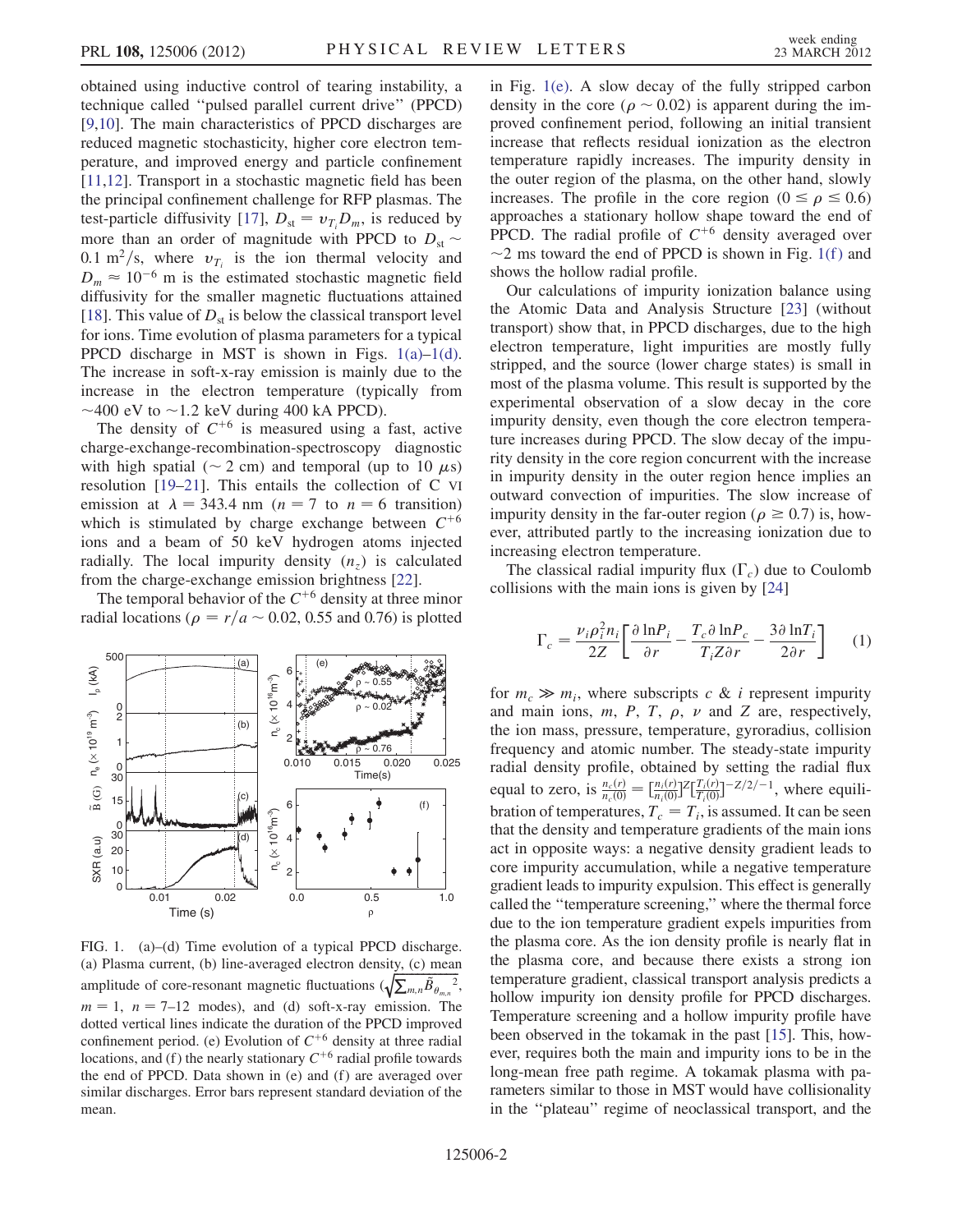sign of the temperature gradient term would be opposite, leading instead to impurity profile peaking [\[25\]](#page-3-22).

Equation ([1\)](#page-1-1) provides the flux of impurity ions due to collisions with the main light ions only. Collisions with other impurities could significantly modify carbon transport. For example, the mechanism of temperature screening is mass dependent, such that collisions with higher mass impurities could lead to impurity accumulation instead of impurity expulsion. Analysis for multiple impurity ion species yields [\[26\]](#page-3-23)

$$
\Gamma_c = n_c \rho_c^2 \sum_{\beta} \left( \frac{m_{\beta}}{m_c + m_{\beta}} \right)^{1/2} \nu_{c\beta} \left[ -\nabla \ln p_c + \frac{Z_c}{Z_{\beta}} \nabla \ln p_{\beta} \right] + \frac{3}{2} \frac{m_{\beta}}{m_{\beta} + m_c} \left( 1 - \frac{m_c Z_c}{m_{\beta} Z_{\beta}} \right) \nabla \ln T \right]
$$
(2)

where  $\nu_{c\beta} = \frac{16\pi^{1/2}}{2^{3/2}3} n_{\beta} \ln \Lambda(\frac{T}{m_c})^{1/2} (\frac{Z_c Z_\beta e^2}{4\pi\epsilon_0 T})^2$  is the collision frequency of carbon with deuterons and other identified dominant impurity ions (boron, oxygen and aluminum) in MST. Densities of  $B^{+5}$ ,  $O^{+8}$ ,  $Al^{+11}$ , and  $Al^{+13}$  ions are measured using charge-exchange-recombination spectroscopy in similar discharges [[22](#page-3-19),[27](#page-3-24)]. All impurities and main ions are assumed to have the same temperature profile, as the impurity-main-ion energy equilibration time ( $\sim$  0.1 ms) is much less than the impurity lifetime  $(\sim 30-40 \text{ ms})$ . This is consistent with majority and impurity ion temperature measurements to date [\[13\]](#page-3-8).

To interpret the impurity density measurements, the spatial and temporal evolution of the carbon density is modeled for a given initial radial profile using the diffusion equations,  $\frac{\partial n_c}{\partial t} = -\frac{1}{r} \frac{\partial (r \Gamma_c)}{\partial r} + S$  and  $\Gamma_c = -D(r) \frac{\partial n_c}{\partial r} +$  $V(r)n_c$ , where S is the source term, D is the classical diffusion coefficient, and  $V$  is the convection velocity representing temperature screening. The source term is assumed to be vanishingly small for the reasons discussed previously. The ion temperature and the main ion (deuteron) density profiles (calculated from the electron and impurity density profiles assuming charge neutrality) are shown in Figs. [2\(b\)](#page-2-0) and [2\(c\)](#page-2-0) respectively. The ion temperature is measured to be constant during PPCD, while for simplicity the main ion density is fixed, as this does not strongly affect the impurity profile evolution. As shown in Fig. [2\(a\)](#page-2-0), a hollow profile of carbon is predicted to appear rapidly in  $\sim$ 10 ms due to the strong temperature screening effect, and then evolves to its stationary shape in about 30– 40 ms. The experimental impurity profile at the end of the PPCD period (which lasts 10–15 ms) is also shown for comparison. The experimental profile is scaled for a best fit since the initial carbon density is determined by processes in pre-PPCD conditions. The model profile agrees well with the experimental profile, both in magnitude and shape. The predicted evolution is also close to the observed evolution, most notably the relatively rapid formation of the hollow shape due to temperature screening.



<span id="page-2-0"></span>FIG. 2 (color online). (a) Time evolution of the carbon profile predicted by the classical model. An initial parabolic profile (dotted line) evolves to the steady-state profile (solid line) in  $\approx 40$  ms. Experimental  $C^{+6}$  density profile (closed circles), scaled for best fit, is also plotted for comparison. (b) Measured  $C^{+6}$  temperature (closed circles) and the ion temperature profile used in the model (solid line). (c) The main ion density  $(n_i)$ profile used in the model, calculated from  $n_e$  and impurity density profiles, assuming charge neutrality.

Experiments performed with methane  $(CH<sub>4</sub>)$  pellet injection provide further evidence for classical impurity ion confinement when tearing instabilities are suppressed. A pellet injector designed to make deuterium pellets [\[28\]](#page-3-25) was straightforwardly modified to form  $CH<sub>4</sub>$  pellets ( $\sim$  1 mm diameter,  $\sim$  2 mm long) that were injected into PPCD plasmas with a speed of  $\sim$ 200 m/s. The time evolution of plasma parameters for a typical impuritypellet-injected plasma is shown in Figs.  $3(a)$ – $3(d)$ . The time evolution of the on-axis  $C^{+6}$  density shows an initial increase due to pellet injection followed by a slow decay [Fig. [3\(e\)\]](#page-3-26).

A characteristic impurity confinement time  $\tau_c$  is obtainable from an exponential fit to the decaying density waveform following the onset of improved confinement, as shown in Fig. [3\(e\).](#page-3-26) Pellet injection increases the plasma density, which affects the PPCD-induced fluctuation sup-pression [\[29\]](#page-3-27) and exposes sensitivity of  $\tau_c$  on  $\tilde{B}$ , as shown in Fig.  $3(f)$ . A model for classical transport analogous to that described above, except that the initial carbon density profile is assumed much more peaked (as expected for pellet injection), predicts classical (i.e., maximum)  $\tau_c$ 30–45 ms [\[30\]](#page-3-28). As  $\tilde{B}$  decreases,  $\tau_c$  approaches this classical value. The line connecting the data points scales as  $\tau_c \propto \tilde{B}^{-0.5}$ , with an additional weak dependence on density. For reference, particle transport in a stochastic magnetic field would be expected to scale as  $\tau_c \propto \tilde{B}^{-2}$  [[17\]](#page-3-15). All cases in Fig.  $3(f)$  have reduced magnetic fluctuations relative to the standard RFP case where stochastic transport is expected to be dominant, so transport that is not fully stochastic might be expected. There may be other implicit dependencies, especially the plasma temperature.